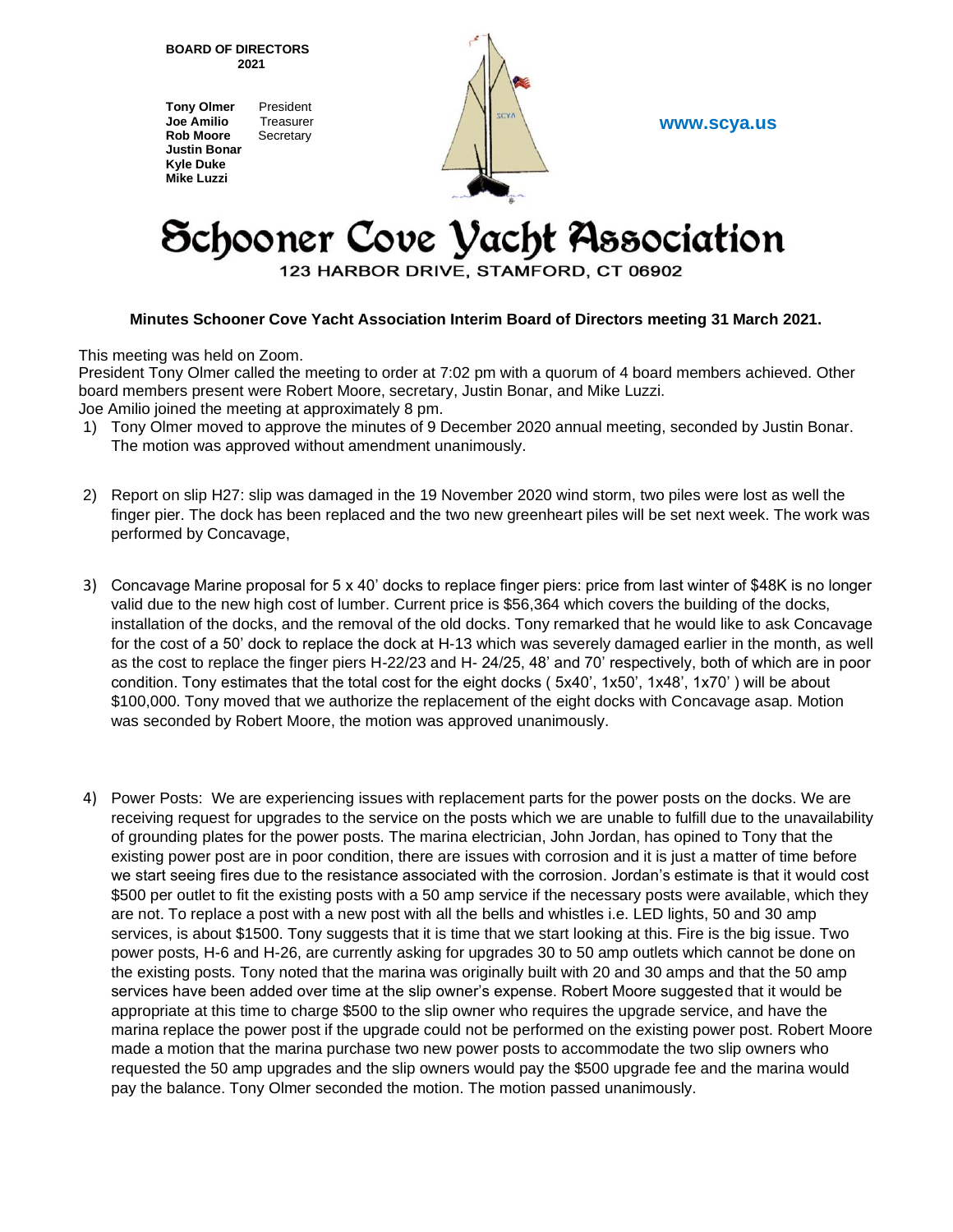- 5) There are boats in slips H-22, G-9, and G-12 which appear to be derelict, or at least appear to not be in use or have current registrations. In particular the Luhrs in G-9 is in severe disrepair and detracts from the ambiance of the marina. The bylaws require that all boats have to be properly registered. The boat in G-9 appears to not have been registered for several years. Tony Olmer moved to send a letter to the G-9 slip owner requesting that the boat be removed from the marina. Justin Bonar seconded the motion and the motion passed unanimously.
- 6) The failure of the piles in the November storm and other recent failures has highlighted the poor condition of at least some of the pilings at the marina. We do not know the condition of the piles in the rest of the marina. Justin Bonar pointed out that if we are inspecting the condition of the piles, we should also assess the condition of the ground tackle while we have divers in the water. We have 75 piles in the marina. Justin Bonar moved that we authorize up to \$5K for an inspection of the piles and ground tackle, Joe Amilio seconded the motion and the motion passed unanimously.
- 7) A long term parking discussion was postponed to be covered in the next topic Rules
- 8) A discussion of the rules commenced with the comment that some of the existing rules were contrary to the bylaws. Specifically existing rules declare that restricted slips cannot be used by non owners or non tenants for storm shelter because they are restricted and they may be used to receive boats. The bylaws declare that the management has the right to assign any boats to any slips, and importantly, the Stamford Harbor Master has the right to put any boat into any slip that he likes that is available in potential storm conditions. Tony Olmer proposed that the verbiage that was earlier put in be discarded and that the rule should read as it was originally written: section 1.7 Procedure for transient boats use of docks for protection from severe storms. The following are procedures regarding the use of the marine docks during forecasted high wind storm conditions by boats not normally moored in the marina. Dock owners allowing boats not normally moored in the marina to use their docks during storm conditions must provide the marina manager, or a Schooner Cove Yacht Association board member, the boat owner's emergency contact information for the boat using their dock. Marina employees and directors can assign boats to vacant docks in the marina for boats seeking mooring space before or during high wind storms conditions. Boats using docks during projected high wind storms must comply with section 1.6 Preparation for Hurricane or other storms and section 5.4 required insurance coverage. Robert Moore moved that we accept Tony's revision of section 1.7. The motion was not seconded and not voted upon. Section 1.3 Electrical: Tony proposed that we add the previously approved schedule for use of additional power outlets to section 1.3. Section 4.9 Parking: Problem is that some slip owners park in the parking area for long periods of time. Tony proposed amending the rules to read: "Parking is provided while you are on your boat and not for the long-term storage of your vehicle. It is limited to Unit Owners with deeds specifically granting parking rights, their tenants and their guests. Any Restricted Unit (slip) without parking rights provided in the deed shall have no parking privileges. Long term parking while cruising is to be limited to one vehicle per unit which shall be parked in a lesser used part of the lot directly Southeast of the access drive to Palmer Landing. Vehicles unattended and which have not moved for a period of three weeks and which have not made prior arrangements with the marina manager will be considered abandoned and will be towed away at the owner's expense. Trucks and commercial vehicles of a capacity of over ¾ tons or having more than 4 wheels are prohibited in the parking area except for temporary loading and unloading. (see Schedule A-1 Description of land).